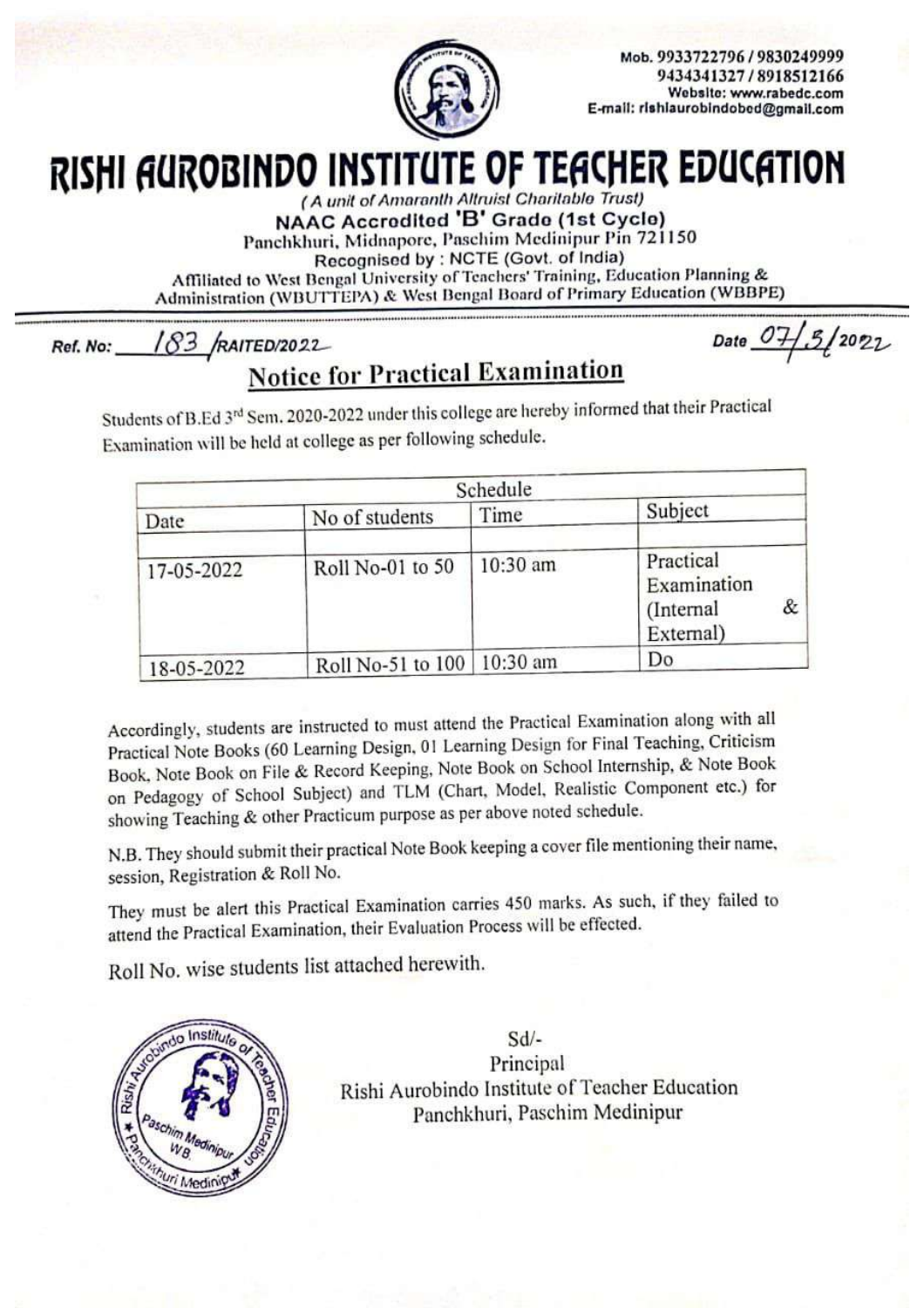## Rishi Aurobindo Institute of Teacher Education Panchkhuri : Paschim Medinipur B.Ed. 2020-22 3rd Semester Internal & External Practical Examination Date : 17-05-2022

| <b>Roll No</b> | <b>Student Name</b>       |  |
|----------------|---------------------------|--|
| 1              | <b>AGAMANI ROY</b>        |  |
| $\overline{2}$ | <b>AKASH BARMAN</b>       |  |
| 3              | <b>AMARESH MAHATA</b>     |  |
| 4              | <b>ANAMIKA DE</b>         |  |
| 5              | <b>ANINDITA DE</b>        |  |
| 6              | <b>ANUPAM DAS</b>         |  |
| $\overline{7}$ | <b>APARNA DHAL</b>        |  |
| 8              | <b>ASIT SHAW</b>          |  |
| 9              | <b>ASMRITA PATEL</b>      |  |
| 10             | <b>AVIJIT PAL</b>         |  |
| 11             | <b>BARSHA SINGHA</b>      |  |
| 12             | <b>BARSONA MANDAL</b>     |  |
| 13             | <b>BHAGYASHREE BISWAS</b> |  |
| 14             | <b>BIDYUT BHUNIA</b>      |  |
| 15             | <b>BIKRAM PRAMANIK</b>    |  |
| 16             | <b>BIRAJ JANA</b>         |  |
| 17             | <b>BUBAI PAL</b>          |  |
| 18             | CHETANA MAHATA            |  |
| 19             | DEBAJYOTI ROY             |  |
| 20             | DEBJANI DEY               |  |
| 21             | DEBKANTA CHATTARJEE       |  |
| 22             | <b>DIBYENDU SARKAR</b>    |  |
| 23             | <b>DIPSIKHA SUR</b>       |  |
| 24             | DONA BHATTACHARYA         |  |
| 25             | <b>GARGI PATTANAYAK</b>   |  |
| 26             | <b>GOURAV KUNDU</b>       |  |
| 27             | <b>INDIRA MAITY</b>       |  |
| 28             | <b>INDRAJIT DUTTA</b>     |  |
| 29             | KUSHAL KUMAR GHORAI       |  |
| 30             | MAITREYEE PATTANAYAK      |  |
| 31             | <b>MAITREYEE PAYRA</b>    |  |
| 32             | <b>MANISHA DEY</b>        |  |
| 33             | <b>MANOJ DAS</b>          |  |
| 34             | <b>MINOTI SOREN</b>       |  |
| 35             | <b>MONIRA KHATUN</b>      |  |
| 36             | <b>MOUMITA ROY</b>        |  |
| 37             | <b>MOUSUMI ROY</b>        |  |
| 38             | <b>NAMITA TUDU</b>        |  |
| 39             | NANDAN DHAL               |  |
| 40             | <b>NEELAM SINGH</b>       |  |
| 41             | NIDHI BHATIA              |  |
| 42             | NILANJANA RANA            |  |
| 43             | PABITRA MANDAL            |  |
| 44             | PANKAJ SAMANTA            |  |
| 45             | PAYEL RANA                |  |
| 46             | PRADIP MANDI              |  |
| 47             | PRATYAY DAS               |  |
| 48             | PRIYANKA DEY              |  |
| 49             | PRIYANKA MONDAL           |  |
| 50             | PRIYANKA PRAMANIK         |  |